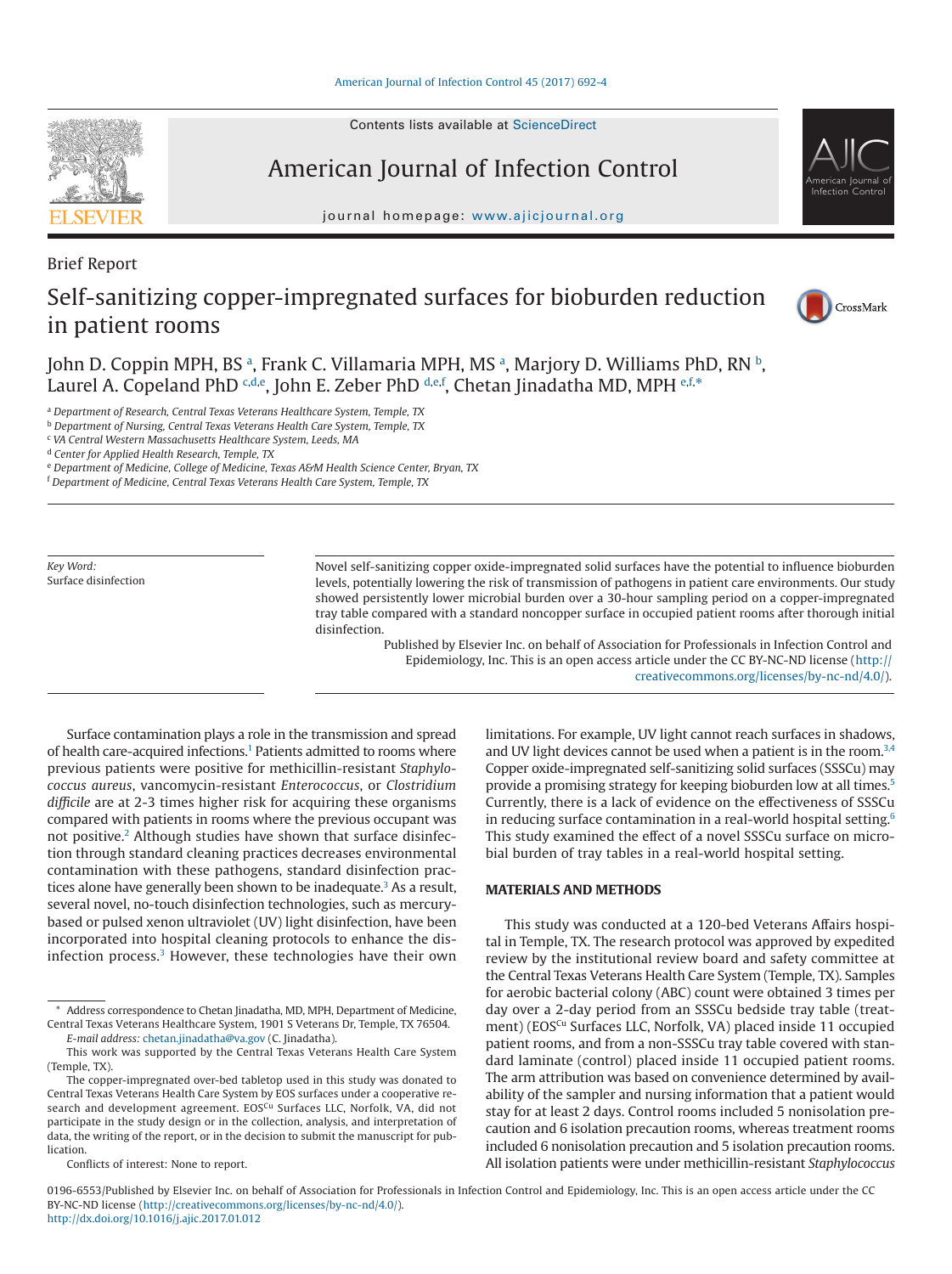

Fig 1. Microbial burden over time for 11 copper oxide-impregnated self-sanitizing solid surfaces (SSSCu) and 11 non-SSSCu tray tables.



**Fig 2.** Unbiased Random Effects/EM (RE-EM) tree.

*aureus* precautions per hospital policy. Immediately before sampling at hour 0, the tray table was cleaned with 10% sodium hypochlorite wipes (Clorox Healthcare, Oakland, CA). Samples were taken at hours 0, 3, 6, 24, 27, and 30. The environment samples were collected from adjacent areas using Rodac tryptic soy agar contact plates (Hardy Diagnostics, Santa Maria, CA) for ABC with a surface area of 25 cm<sup>2</sup>. After collection, the samples were incubated at 35 $^{\circ}$ C for 24 hours. Colony forming units were counted and recorded. Analysis was completed using an unbiased Random Effects/EM (RE-EM) regression tree for longitudinal data modeling ABC count as a function of treatment condition, isolation status, and time, with a random intercept for tray table identification number. Regression trees are nonparametric techniques with power comparable to traditional regression methods but with added ability to model complex interactions that cannot be modeled using traditional regression methods. This analysis was performed using the unbiased RE-EM tree proposed by Fu and Siminoff<sup>7</sup> using the package "party" in R version 3.2.3 (R Foundation for Statistical Computing, Vienna, Austria)[.8](#page-2-6)

### **RESULTS**

Plots of the microbial burden over time for non-SSSCu and SSSCu tray tables are shown in Figure 1.

The mean ABC count (95% confidence interval based on 30,000 bootstrap replicates) for 6 occasions over 30 hours for 22 rooms ranged from 0.2 CFU/25 cm<sup>2</sup> (95% CI, 0-0.4 CFU/25 cm<sup>2</sup>) for SSSCu and 1.9 CFU/25 cm<sup>2</sup> (95% CI, 0-4.9 CFU/25 cm<sup>2</sup>) for non-SSSCu at hour 0, to a count of 18.9 CFU/25 cm<sup>2</sup> (95% CI, 11.0-32.5 CFU/25 cm<sup>2</sup>) for SSSCu and a count of 98.2 CFU/25 cm2 (95% CI, 56.2-176.3 CFU/ 25 cm2) for non-SSSCu at hour 30.

In the RE-EM regression tree, there was no statistically significant difference in ABC count between the SSSCu and the non-SSSCu surfaces at hours 0, 3, and 6, because the difference between hour 0 and hours 3-6 was determined by time (*P* = .002), not treatment group (Fig 2). For hours 24, 27, and 30, there was a statistically significant difference  $(P = .002)$  in ABC count between the SSSCu  $(mean, 36.5 CFU/25 cm<sup>2</sup>)$  and the non-SSSCu tray table. The ABC count for non-SSSCu tray tables in isolation status rooms (mean, 61.9 CFU/ 25 cm<sup>2</sup>) was significantly different ( $P = .014$ ) from counts for the non-SSSCu tray table in nonisolation rooms (mean, 162.5 CFU/25 cm<sup>2</sup>). This isolation status effect was not seen for the SSSCu tray table.

### **DISCUSSION**

Our study showed that the SSSCu surfaces accumulated lower bioburden over time compared with the non-SSSCu surfaces.